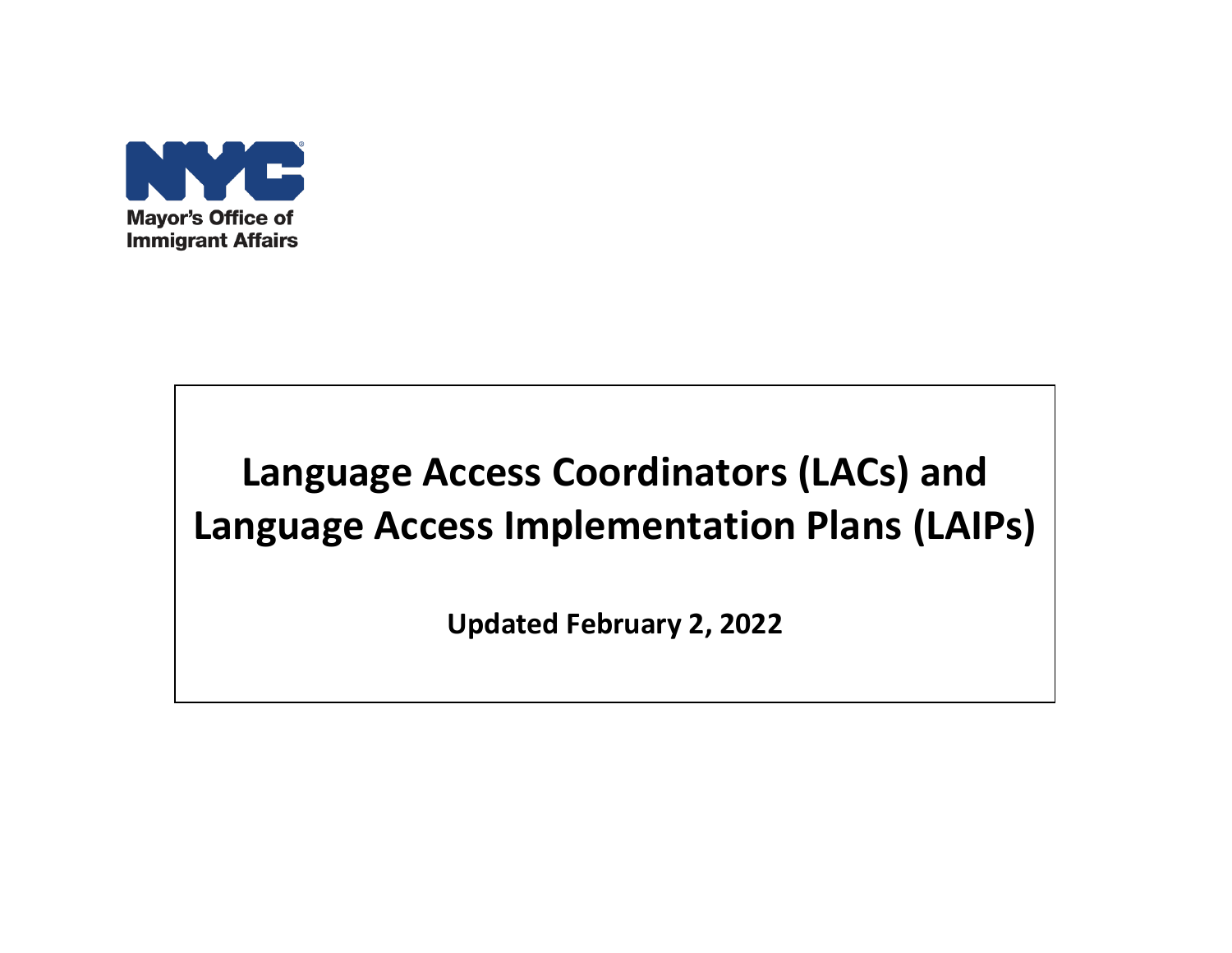#### **Administration for Children's Services**

Stephanie Gendell, Deputy Commisioner <https://www1.nyc.gov/site/acs/about/immigrant-services.page>

# **Civic Engagement Commission**

Francis Urroz, Civic Engagement Support Specialist <https://www1.nyc.gov/site/dfta/about/language-access-plan.page>

#### **Civilian Complaint Review Board**

Edwin Peña, Senior Investigative Manager; Jessica Peña, Senior Investigative Manager <https://www1.nyc.gov/site/ccrb/about/language-access-plan.page>

#### **City Commission on Human Rights**

Nicolas Escobar, Policy Analyst <https://www1.nyc.gov/site/cchr/about/language-access-plan.page>

#### **Department for the Aging**

Sandy March, Senior Analyst, Planning, Research, Evaluation, and **Training** [https://www1.nyc.gov/site/buildings/about/language-access](https://www1.nyc.gov/site/buildings/about/language-access-plan.page)[plan.page](https://www1.nyc.gov/site/buildings/about/language-access-plan.page)

#### **Department of Buildings**

Lisa Lewis, Director of Customer Service [https://www1.nyc.gov/site/buildings/about/language-access](https://www1.nyc.gov/site/buildings/about/language-access-plan.page)[plan.page](https://www1.nyc.gov/site/buildings/about/language-access-plan.page)

#### **Department of City Planning**

Dominick Answini, Associate Counsel <https://www1.nyc.gov/site/planning/about/language-access.page>

#### **Department of Citywide Administrative Services** Latesha M. Parks, Director, Agency Support Services

<https://www1.nyc.gov/site/dcas/about/language-access-plan.page>

#### **Department of Consumer and Worker Protection**

Jade Acosta, Communications Assistant [https://www1.nyc.gov/site/dca/about/dca-language-access](https://www1.nyc.gov/site/dca/about/dca-language-access-plan.page)[plan.page](https://www1.nyc.gov/site/dca/about/dca-language-access-plan.page)

## **Department of Corrections** Francis Torres, Deputy Commissioner <https://www1.nyc.gov/site/doc/about/language-access.page>

**Department of Design and Construction** Craig Green, Director of EEO Dalela Harrison, Associate Commissioner <https://www1.nyc.gov/site/ddc/about/LAIP.page>

#### **Department of Environmental Protection**

Sara Pecker, Director, Special Projects & Initiatives Eileen Alter, Deputy Director, Special Projects & Initiatives <https://www1.nyc.gov/site/dep/about/language-access.page>

#### **Department of Finance**

Jacqueline Gold, Assistant Commissioner, External Affairs [https://www1.nyc.gov/site/finance/about/language-access](https://www1.nyc.gov/site/finance/about/language-access-plan.page)[plan.page](https://www1.nyc.gov/site/finance/about/language-access-plan.page)

#### **Department of Health and Mental Hygiene**

Anton Kuzmin, Language Access Coordinator [https://www1.nyc.gov/site/doh/about/about-doh/language](https://www1.nyc.gov/site/doh/about/about-doh/language-services.page)[services.page](https://www1.nyc.gov/site/doh/about/about-doh/language-services.page)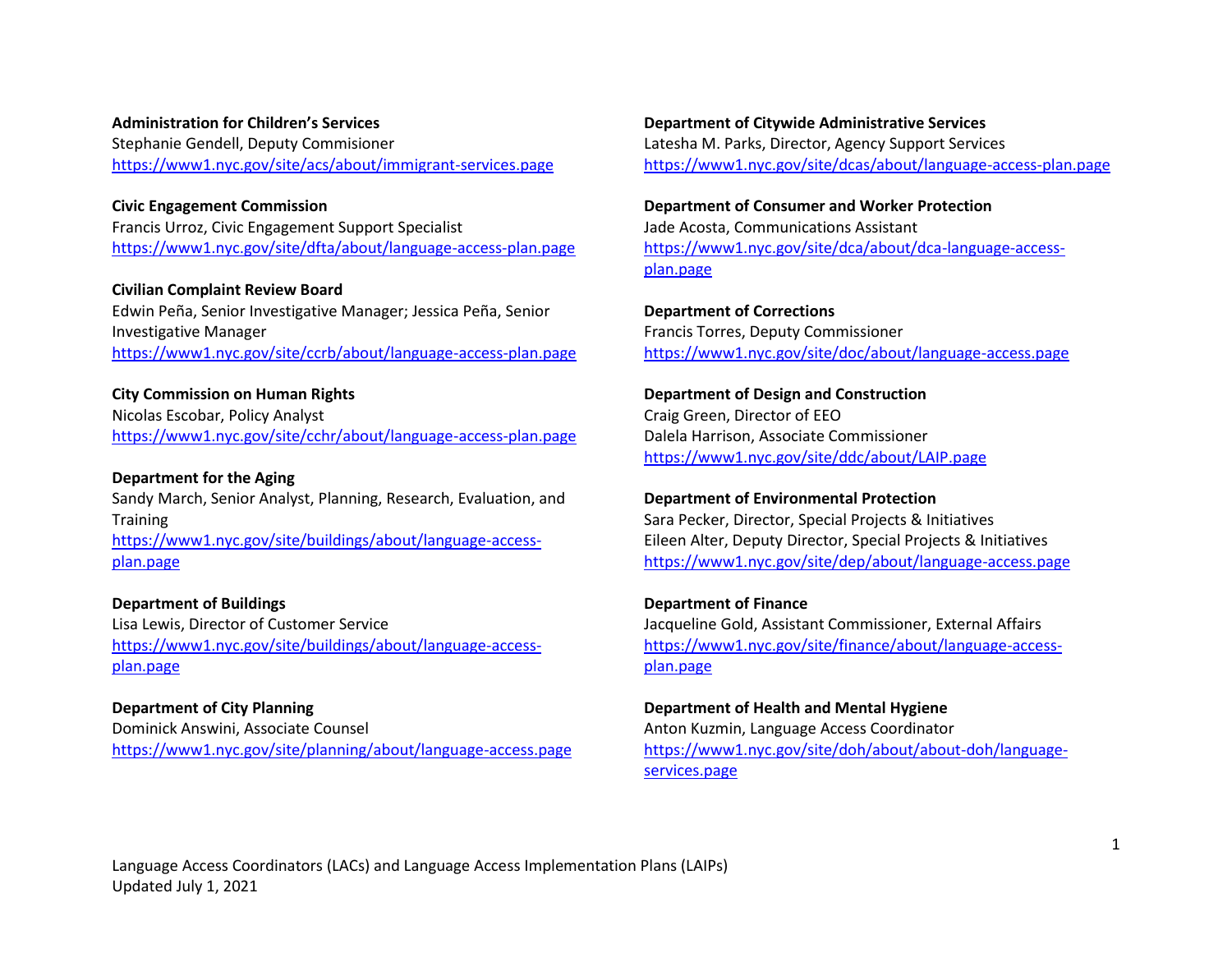**Department of Housing Preservation and Development** Robert Turbiak, Director of Operations, Human Resources <https://www1.nyc.gov/site/hpd/about/language-access.page>

**Department of Information Technology and Telecommunications/311 Customer Service Center**  Elsa Hampton, Chief EEO Officer, DoITT Michael Hutchinson, Contracts and Finance Director, 311 <https://www1.nyc.gov/site/doitt/about/language-access-plan.page>

#### **Department of Parks and Recreation**

Karina Smith, Chief of Staff, Community Outreach & Partnership Development <https://www.nycgovparks.org/accessibility>

#### **Department of Probation**

Phyllis R. DeLisio, Assistant to the Commissioner, Diversity & EEO **Officer** [https://www1.nyc.gov/site/probation/about/language-access-](https://www1.nyc.gov/site/probation/about/language-access-plan.page)

[plan.page](https://www1.nyc.gov/site/probation/about/language-access-plan.page)

# **Department of Records and Information Services**

Gerald Rosero, Special Assistant to the Commissioner [https://www1.nyc.gov/site/records/about/language-access](https://www1.nyc.gov/site/records/about/language-access-plan.page)[plan.page](https://www1.nyc.gov/site/records/about/language-access-plan.page)

#### **Department of Sanitation**

Debra Barreto, Deputy Director, Bureau of Community Affairs <https://www1.nyc.gov/assets/dsny/site/language-access-plan>

**Department of Social Services/Human Resources Administration/Department of Homeless Services** Cheryl Wertz, Director of Language Access [https://www1.nyc.gov/site/dhs/about/language-law-access](https://www1.nyc.gov/site/dhs/about/language-law-access-plan.page)[plan.page](https://www1.nyc.gov/site/dhs/about/language-law-access-plan.page)

#### **Department of Transportation**

Deborah Siegel Baker, Administrative Staff Analyst [https://www1.nyc.gov/html/dot/html/about/dot\\_lap.shtml](https://www1.nyc.gov/html/dot/html/about/dot_lap.shtml)

#### **Department of Veterans' Services**

Allen Houston, Press Secretary <https://www1.nyc.gov/site/veterans/about/public-reporting.page>

#### **Department of Youth and Community Development**

Andrew Miller, Senior Advocate for Community Resources [https://www1.nyc.gov/site/dycd/about/news-and-media/reports](https://www1.nyc.gov/site/dycd/about/news-and-media/reports-plans.page)[plans.page](https://www1.nyc.gov/site/dycd/about/news-and-media/reports-plans.page)

#### **Emergency Management**

Iskra Killgore, Director, Community Education and Language Access <https://www1.nyc.gov/site/em/about/language-access-plan.page>

#### **Fire Department**

Steve Ertrachter, Executive Director of Licensing [https://www1.nyc.gov/site/fdny/about/resources/policy-and](https://www1.nyc.gov/site/fdny/about/resources/policy-and-agreements/language-access-program.page)[agreements/language-access-program.page](https://www1.nyc.gov/site/fdny/about/resources/policy-and-agreements/language-access-program.page)